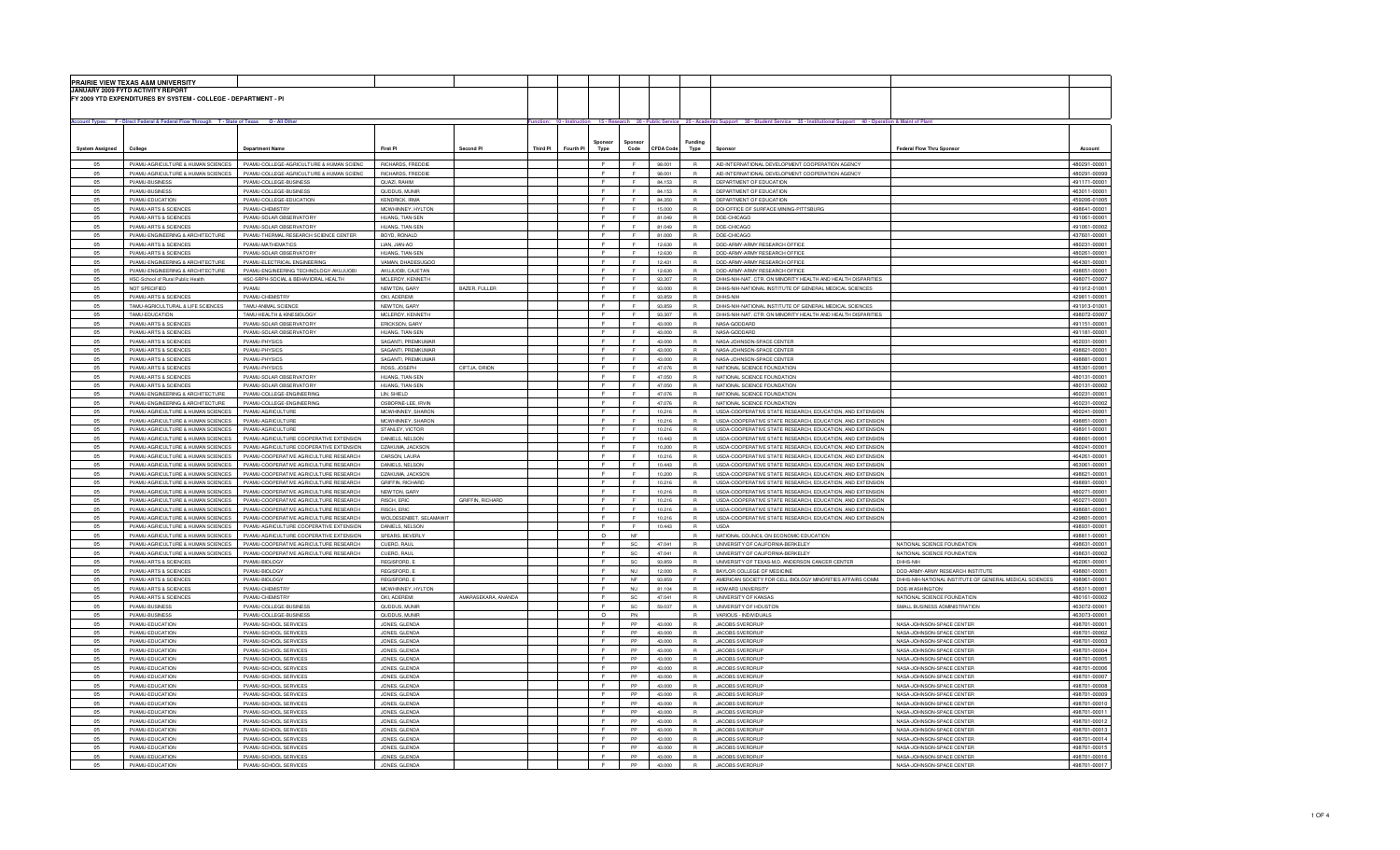|                        | PRAIRIE VIEW TEXAS A&M UNIVERSITY                                                         |                                                                           |                                  |           |          |           |                 |                              |                  |                 |                                                                                                                                                                    |                                                               |                              |
|------------------------|-------------------------------------------------------------------------------------------|---------------------------------------------------------------------------|----------------------------------|-----------|----------|-----------|-----------------|------------------------------|------------------|-----------------|--------------------------------------------------------------------------------------------------------------------------------------------------------------------|---------------------------------------------------------------|------------------------------|
|                        | JANUARY 2009 FYTD ACTIVITY REPORT                                                         |                                                                           |                                  |           |          |           |                 |                              |                  |                 |                                                                                                                                                                    |                                                               |                              |
|                        | FY 2009 YTD EXPENDITURES BY SYSTEM - COLLEGE - DEPARTMENT - PI                            |                                                                           |                                  |           |          |           |                 |                              |                  |                 |                                                                                                                                                                    |                                                               |                              |
|                        |                                                                                           |                                                                           |                                  |           |          |           |                 |                              |                  |                 |                                                                                                                                                                    |                                                               |                              |
|                        |                                                                                           |                                                                           |                                  |           |          |           |                 |                              |                  |                 |                                                                                                                                                                    |                                                               |                              |
|                        | Account Types: F - Direct Federal & Federal Flow Through T - State of Texas O - All Other |                                                                           |                                  |           |          |           |                 |                              |                  |                 | Function: 10 - Instruction 15 - Research 20 - Public Service 25 - Academic Support 30 - Student Service 35 - Institutional Support 40 - Operation & Maint of Plant |                                                               |                              |
|                        |                                                                                           |                                                                           |                                  |           |          |           |                 |                              |                  |                 |                                                                                                                                                                    |                                                               |                              |
| <b>System Assigned</b> | College                                                                                   | <b>Department Name</b>                                                    | First PI                         | Second PI | Third PI | Fourth PI | Sponsor<br>Type | Sponsor<br>Code              | <b>CFDA Code</b> | Funding<br>Type | Sponsor                                                                                                                                                            | Federal Flow Thru Sponsor                                     | Account                      |
| 05                     | PVAMU-EDUCATION                                                                           | PVAMU-SCHOOL SERVICES                                                     | JONES, GLENDA                    |           |          |           | F.              | PP                           | 43.000           | R               | JACOBS SVERDRUP                                                                                                                                                    | NASA-JOHNSON-SPACE CENTER                                     | 498701-00018                 |
| 05                     | PVAMU-EDUCATION                                                                           | PVAMU-SCHOOL SERVICES                                                     | JONES, GLENDA                    |           |          |           | F               | PP                           | 43,000           | R               | JACOBS SVERDRUP                                                                                                                                                    | NASA-JOHNSON-SPACE CENTER                                     | 498701-00019                 |
| 05                     | PVAMLEDUCATION                                                                            | PVAMU-SCHOOL SERVICES.                                                    | JONES GLENDA                     |           |          |           | F.              | PP                           | 43,000           | $\mathbb{R}$    | JACOBS SVERDBUP                                                                                                                                                    | NASA-JOHNSON-SPACE CENTER                                     | 498701-00020                 |
| 05                     | PVAMU-EDUCATION                                                                           | PVAMU-SCHOOL SERVICES                                                     | JONES, GLENDA                    |           |          |           | F               | PP                           | 43,000           | R.              | SCIENCE APPLICATIONS INTERNATIONAL CORPORATION                                                                                                                     | NASA-JOHNSON-SPACE CENTER                                     | 499001-00001                 |
| 05                     | PVAMU-ENGINEERING & ARCHITECTURE                                                          | PVAMU-CHEMICAL ENGINEERING                                                | AGHARA, SUKESH                   |           |          |           | $\circ$         | PP                           |                  |                 | PLASMA PROCESSES, INC.                                                                                                                                             |                                                               | 498841-00001                 |
| 05                     | PVAMU-ENGINEERING & ARCHITECTURE                                                          | PVAMU-CHEMICAL ENGINEERING                                                | OSBORNE-LEE, IRVIN               |           |          |           | $\mathbbmss{E}$ | $\mathbb{S}\mathbb{C}$       | 47.041           | $\overline{R}$  | UNIVERSITY OF KANSAS                                                                                                                                               | NATIONAL SCIENCE FOUNDATION                                   | 480161-00001                 |
| 05                     | PVAMU-ENGINEERING & ARCHITECTURE                                                          | PVAMU-CHEMICAL ENGINEERING                                                | OSBORNE-LEE, IRVIN               |           |          |           | $\mathbb F$     | $\operatorname{\textsf{SC}}$ | 47.041           | R               | UNIVERSITY OF KANSAS                                                                                                                                               | NATIONAL SCIENCE FOUNDATION                                   | 480161-00003                 |
| 05                     | PVAMU-ENGINEERING & ARCHITECTURE                                                          | PVAMU-COLLEGE-ENGINEERING                                                 | <b>IN SHIFLD</b>                 |           |          |           | F               | <b>NR</b>                    | 47.076           | F.              | <b>NAS-1</b>                                                                                                                                                       | NATIONAL SCIENCE FOUNDATION                                   | 498991-00001                 |
| 05                     | PVAMU-ENGINEERING & ARCHITECTURE                                                          | PVAMU-COMPUTER SCIENCE                                                    | SHAKIR, SAFWAT                   |           |          |           | $\circ$         | XM                           |                  | F.              | EGYPTIAN CULTURAL & EDUCATIONAL BUREAU                                                                                                                             |                                                               | 499121-00001                 |
| 05                     | PVAMU-ENGINEERING & ARCHITECTURE                                                          | PVAMU-ELECTRICAL ENGINEERING                                              | GERSEY, BRADFORD                 |           |          |           | $\circ$         | PP                           |                  | F.              | STARVISION TECHNOLOGIES                                                                                                                                            |                                                               | 499101-00001                 |
| 05                     | PVAMU-ENGINEERING & ARCHITECTURE                                                          | PVAMU-ELECTRICAL ENGINEERING                                              | OBIOMON, PAMELA                  |           |          |           | F               | SC                           | 47.041           | R               | UNIVERSITY OF MICHIGAN                                                                                                                                             | NATIONAL SCIENCE FOUNDATION                                   | 462091-00001                 |
| 05                     | PVAMU-ENGINEERING & ARCHITECTURE                                                          | PVAMU-ELECTRICAL ENGINEERING                                              | OBIOMON, PAMELA                  |           |          |           | F.              | SC                           | 47.041           | R               | UNIVERSITY OF MICHIGAN                                                                                                                                             | NATIONAL SCIENCE FOUNDATION                                   | 462091-00002                 |
| 05                     | PVAMU-ENGINEERING & ARCHITECTURE                                                          | PVAMU-ENGINEERING TECHNOLOGY-AKUJUOBI                                     | AKUJUOBI, CAJETAN                |           |          |           | E               | PP                           | 12,000           | F.              | INTEGRATION TECHNOLOGIES GROUP, INC.                                                                                                                               | DOD-ARMY-ARMY RESEARCH OFFICE                                 | 498691-00001                 |
| 05                     | PVAMU-ENGINEERING & ARCHITECTURE                                                          | PVAMU-MECHANICAL ENGINEERING                                              | HUQUE, ZIAUL                     |           |          |           | F               | <b>SC</b>                    | 43,000           | R               | UNIVERSITY OF FLORIDA-GAINESVILLE                                                                                                                                  | NASA-GLENN RESEARCH CENTER                                    | 458231-00001                 |
| 05                     | PVAMU-ENGINEERING & ARCHITECTURE                                                          | PVAMU-MECHANICAL ENGINEERING                                              | HUQUE, ZIAUL                     |           |          |           | F.              | $\mathbb{S}\mathbb{C}$       | 43.000           | R               | UNIVERSITY OF MARYLAND                                                                                                                                             | NASA-GLENN RESEARCH CENTER                                    | 498921-00001                 |
| 05                     | PVAMU-ENGINEERING & ARCHITECTURE                                                          | PVAMU-MECHANICAL ENGINEERING                                              | HUQUE, ZIAUL                     |           |          |           | $\mathbbmss{F}$ | PP                           | 12.000           | $\,$ R          | UNIVERSAL TECHNOLOGY CORPORATION                                                                                                                                   | DOD-AIR FORCE-WRIGHT-PATTERSON AIR FORCE BASE                 | 499031-00001                 |
| 05                     | PVAMU-ENGINEERING & ARCHITECTURE                                                          | PVAMU-MECHANICAL ENGINEERING                                              | LIN, SHIELD                      |           |          |           | $\mathbf{F}$    | $\textsf{IN}{}$              | 43.001           | $\mathsf{R}$    | TEXAS ENGINEERING EXPERIMENT STATION                                                                                                                               | NASA-LANGLEY                                                  |                              |
| 05                     | PVAMU-ENGINEERING & ARCHITECTURE                                                          | PVAMU-MECHANICAL ENGINEERING                                              | LIN, SHIELD                      |           |          |           | $\Omega$        | PP                           |                  | F               | PRATT & WHITNEY                                                                                                                                                    |                                                               | 458221-00002                 |
|                        |                                                                                           |                                                                           |                                  |           |          |           | E               |                              |                  |                 |                                                                                                                                                                    |                                                               | 498781-00001                 |
| 05<br>05               | PVAMU-ENGINEERING & ARCHITECTURE<br>PVAMU-GRADUATE SCHOOL & RESEARCH                      | PVAMU-THERMAL RESEARCH SCIENCE CENTER<br>PVAMU-APPLIED RADIATION RESEARCH | BOYD, RONALD<br>WILKINS, RICHARD |           |          |           | F               | PP<br>${\sf IN}$             | 12.000<br>43.001 | R<br>R          | UNIVERSAL TECHNOLOGY CORPORATION<br>TEXAS ENGINEERING EXPERIMENT STATION                                                                                           | DOD-AIR FORCE-WRIGHT-PATTERSON AIR FORCE BASE<br>NASA-LANGLEY | 499071-00001<br>458221-00001 |
| 05                     |                                                                                           | PVAMU-APPLIED RADIATION RESEARCH                                          | WILKINS, RICHARD                 |           |          |           | F.              | PP                           | 43.000           | F.              | LOCKHEED MARTIN AERONAUTICS COMPANY                                                                                                                                |                                                               | 498951-00001                 |
| 05                     | PVAMU-GRADUATE SCHOOL & RESEARCH<br>PVAMU-GRADUATE SCHOOL & RESEARCH                      | PVAMU-COLLEGE-GRADUATE SCHOOL & RESEARCH                                  | TROTTY, WILLIE                   |           |          |           | $\circ$         | PN                           |                  | F               | VARIOUS - INDIVIDUALS                                                                                                                                              | NASA-JOHNSON-SPACE CENTER                                     | 499041-00001                 |
| 05                     |                                                                                           |                                                                           | ADAMS, BETTY                     |           |          |           | F.              |                              |                  |                 |                                                                                                                                                                    |                                                               | 498971-00001                 |
|                        | PVAMU-NURSING                                                                             | PVAMU-COLLEGE-NURSING                                                     |                                  |           |          |           |                 | $\mathsf{SC}$                | 93,307           | R               | UNIVERSITY OF TEXAS-M.D. ANDERSON CANCER CENTER                                                                                                                    | DHHS-NIH-NAT. CTR. ON MINORITY HEALTH AND HEALTH DISPARITIES  |                              |
| 05                     | PVAMU-NURSING                                                                             | PVAMU-COLLEGE-NURSING                                                     | ADAMS, BETTY                     |           |          |           | E               | $\mathbb{S}\mathbb{C}$       | 93.307           | R               | UNIVERSITY OF TEXAS-M.D. ANDERSON CANCER CENTER                                                                                                                    | DHHS-NIH-NAT. CTR. ON MINORITY HEALTH AND HEALTH DISPARITIES  | 498971-00002                 |
| 05                     | PVAMU-NURSING                                                                             | PVAMU-COLLEGE-NURSING                                                     | GAINES, CHLOE                    |           |          |           | T               | $\mathsf{SC}$                |                  | $\mathsf{R}$    | UNIVERSITY OF TEXAS-M.D. ANDERSON CANCER CENTER                                                                                                                    |                                                               | 491191-00001                 |
|                        |                                                                                           |                                                                           |                                  |           |          |           |                 |                              |                  |                 |                                                                                                                                                                    |                                                               |                              |
|                        |                                                                                           |                                                                           |                                  |           |          |           |                 |                              |                  |                 |                                                                                                                                                                    |                                                               |                              |
|                        |                                                                                           |                                                                           |                                  |           |          |           |                 |                              |                  |                 |                                                                                                                                                                    |                                                               |                              |
|                        |                                                                                           | VAMILCOOPERATIVE A                                                        |                                  |           |          |           |                 |                              |                  |                 | <b>BAIRIE VIEW A&amp;M RESEARCH FOLINDATI</b>                                                                                                                      |                                                               | 5561-00                      |
|                        | VAMU-AGRICULTURE & HUMAN SCIENCE                                                          | PVAMU-COOPERATIVE AGRICULTURE RESEARCI                                    | DZAKUMA, JAC                     |           |          |           |                 |                              |                  |                 | <b>TEXAS A&amp;M RESEARCH FOUNDATION</b>                                                                                                                           |                                                               | 64221-000                    |
| 05                     | VAMU-ARTS & SCIENCES                                                                      | <b>PVAMU-PHYSICS</b>                                                      | <b>IUDD, DENN</b>                |           |          |           |                 | <b>NF</b>                    |                  |                 | TEXAS A&M RESEARCH FOUNDATIO                                                                                                                                       |                                                               | 64211-000                    |
|                        | VAMU-ENGINEERING & ARCHITE                                                                | PVAMU-CHEMICAL ENGINE                                                     | GABITTO, JORG                    |           |          |           |                 |                              |                  |                 | PRAIRIE VIEW A&M RESEARCH FOUNDAT                                                                                                                                  |                                                               | 38401-00                     |
|                        | /AMU-EN<br>ING & ARCHITE                                                                  | VAMU-CHEMICAL ENGINEER                                                    |                                  |           |          |           |                 |                              |                  |                 | <b>TEXAS A&amp;M RESEARCH FOUNDATI</b>                                                                                                                             |                                                               |                              |
|                        | <b>NG &amp; ARCHITE</b>                                                                   | <b>VAMU-CIVIL ENG</b>                                                     |                                  |           |          |           |                 |                              |                  |                 | <b>TEXAS A&amp;M RESEARCH FOUNDATI</b>                                                                                                                             |                                                               | 64272-0                      |
|                        |                                                                                           |                                                                           |                                  |           |          |           |                 |                              |                  |                 |                                                                                                                                                                    |                                                               | 64272-010                    |
|                        |                                                                                           |                                                                           |                                  |           |          |           |                 |                              |                  |                 |                                                                                                                                                                    |                                                               |                              |
|                        |                                                                                           |                                                                           |                                  |           |          |           |                 |                              |                  |                 |                                                                                                                                                                    |                                                               | nn. Facez                    |
|                        |                                                                                           | <b>PVAMILCOMPLITER SCIENCI</b>                                            | FULLER JO                        |           |          |           |                 |                              |                  |                 |                                                                                                                                                                    |                                                               | 33941-00                     |
|                        | <b>JAMILENGINEERING &amp; ARCHITECTUR</b>                                                 | PVAMLI-MECHANICAL ENGINEERIN                                              | BINEY, PAUL                      |           |          |           |                 |                              |                  |                 | TEXAS A&M RESEARCH FOUNDATIO                                                                                                                                       |                                                               | 15601-00005                  |
|                        | <b>AMU-ENGINEERING &amp; ARCHITECTURE</b>                                                 | PVAMU-MECHANICAL ENGINEERING                                              | HUQUE, ZIAU                      |           |          |           |                 |                              |                  |                 | <b>TEXAS A&amp;M RESEARCH FOUNDATION</b>                                                                                                                           |                                                               | 45611-00005                  |
| 05                     | VAMU-ENGINEERING & ARCHITECTURE                                                           | PVAMU-MECHANICAL ENGINEERING                                              | <b>TROTTY, WILLIE</b>            |           |          |           |                 |                              |                  |                 | <b>TEXAS A&amp;M RESEARCH FOUNDATION</b>                                                                                                                           |                                                               | 5021-00005                   |
|                        | AMU-ENGINEERING & ARCHITECTUR                                                             | VAMU-MECHANICAL ENGINEERING                                               | <b>ROTTY, WILLI</b>              |           |          |           |                 |                              |                  |                 | <b>TEXAS A&amp;M RESEARCH FOUNDATIO</b>                                                                                                                            |                                                               | 2011-00005                   |
|                        | AMU-ENGINEERING & ARCHITECTUF                                                             | VAMU-MECHANICAL ENGINEERING                                               | <b>ROTTY, WILLI</b>              |           |          |           |                 |                              |                  |                 | <b>TEXAS A&amp;M RESEARCH FOUNDATIO</b>                                                                                                                            |                                                               | 2011-01005                   |
|                        | AMU-ENGINEERING & ARCHITEC                                                                | VAMU-MECHANICAL ENGINEER                                                  |                                  |           |          |           |                 |                              |                  |                 | TEXAS A&M RESEARCH FOUNDAT                                                                                                                                         |                                                               |                              |
|                        |                                                                                           |                                                                           | <b>VIIMAD ADDIID</b>             |           |          |           |                 |                              |                  |                 |                                                                                                                                                                    |                                                               | 45581-00005                  |
|                        |                                                                                           |                                                                           |                                  |           |          |           |                 |                              |                  |                 |                                                                                                                                                                    |                                                               |                              |
|                        |                                                                                           |                                                                           |                                  |           |          |           |                 |                              |                  |                 |                                                                                                                                                                    |                                                               |                              |
|                        |                                                                                           |                                                                           |                                  |           |          |           |                 |                              |                  |                 |                                                                                                                                                                    |                                                               |                              |
|                        | VAMILENGINEERING & ARCHITECTUE                                                            | PVAMLI-COMPLITER SCIENCI                                                  | OLIVER.                          |           |          |           |                 |                              |                  |                 | OCKHEED MARTIN SPACE OPERATION                                                                                                                                     | <b>JASA-JOHNSON-SPACE CENTER</b>                              | 101-00                       |
| 05                     | VAMU-ENGINEERING & ARCHITECTURE                                                           | PVAMU-COMPUTER SCIENCE                                                    | OLIVER.                          |           |          |           |                 |                              | 43,000           |                 | <b>LOCKHEED MARTIN SPACE OPERATIONS</b>                                                                                                                            | VASA-JOHNSON-SPACE CENTER                                     | 80106-0000                   |
| 05                     | <b>PVAMU-ENGINEERING &amp; ARCHITECTURE</b>                                               | PVAMU-COMPUTER SCIENCE                                                    | OLIVER, J                        |           |          |           |                 | <b>PP</b>                    | 43.000           | R               | <b>LOCKHEED MARTIN SPACE OPERATIONS</b>                                                                                                                            | <b>NASA-JOHNSON-SPACE CENTER</b>                              | 99131-0000                   |
|                        | VAMU-GRADUATE SCHOOL & RESEARCI                                                           | PVAMU-COLLEGE-GRADUATE SCHOOL & RESEARCH                                  | TROTTY, WILL                     |           |          |           |                 |                              | 12.000           |                 | SCIENCE APPLICATIONS INTERNATIONAL C<br>RATION                                                                                                                     | OD-DEFENSE INFORMATION SYSTEMS AGEN                           | 19011-000                    |
|                        | /AMU-GRADUATE SCHOOL & RESEARO                                                            | PVAMU-COLLEGE-GRADUATE SCHOOL & RESEARCH                                  | TROTTY, WILL                     |           |          |           |                 |                              |                  |                 | CIENCE APPLICATIONS INTERNATIONAL                                                                                                                                  | <b>DD-DEFENSE INFORMATION SYSTEMS AGE</b>                     |                              |
|                        |                                                                                           | 'VAMU-COLLEG                                                              |                                  |           |          |           |                 |                              |                  |                 | NCE APPLICATIONS INTEF                                                                                                                                             |                                                               |                              |
|                        | <b>ATE SCHOOL &amp; RE</b>                                                                | PVAMU-COLLEGE-GRADUATE SCHOOL & RESEARCH                                  | <b>TTY. WILLI</b>                |           |          |           |                 |                              |                  |                 | <b>ENCE APPLICATIONS INTERI</b>                                                                                                                                    |                                                               |                              |
|                        |                                                                                           |                                                                           |                                  |           |          |           |                 |                              |                  |                 |                                                                                                                                                                    |                                                               |                              |
|                        |                                                                                           |                                                                           |                                  |           |          |           |                 |                              |                  |                 |                                                                                                                                                                    |                                                               |                              |
|                        |                                                                                           |                                                                           |                                  |           |          |           |                 |                              |                  |                 |                                                                                                                                                                    |                                                               |                              |
|                        |                                                                                           |                                                                           |                                  |           |          |           |                 |                              |                  |                 |                                                                                                                                                                    |                                                               |                              |
|                        |                                                                                           |                                                                           |                                  |           |          |           |                 |                              |                  |                 |                                                                                                                                                                    |                                                               |                              |
|                        |                                                                                           |                                                                           |                                  |           |          |           |                 |                              |                  |                 |                                                                                                                                                                    |                                                               |                              |
|                        |                                                                                           |                                                                           |                                  |           |          |           |                 |                              |                  |                 |                                                                                                                                                                    |                                                               |                              |
|                        |                                                                                           |                                                                           |                                  |           |          |           |                 |                              |                  |                 |                                                                                                                                                                    |                                                               |                              |
|                        |                                                                                           |                                                                           |                                  |           |          |           |                 |                              |                  |                 |                                                                                                                                                                    |                                                               |                              |
|                        |                                                                                           |                                                                           |                                  |           |          |           |                 |                              |                  |                 |                                                                                                                                                                    |                                                               |                              |
|                        |                                                                                           |                                                                           |                                  |           |          |           |                 |                              |                  |                 |                                                                                                                                                                    |                                                               |                              |
|                        |                                                                                           |                                                                           |                                  |           |          |           |                 |                              |                  |                 |                                                                                                                                                                    |                                                               |                              |
|                        |                                                                                           |                                                                           |                                  |           |          |           |                 |                              |                  |                 |                                                                                                                                                                    |                                                               |                              |
|                        |                                                                                           |                                                                           |                                  |           |          |           |                 |                              |                  |                 |                                                                                                                                                                    |                                                               |                              |
|                        |                                                                                           |                                                                           |                                  |           |          |           |                 |                              |                  |                 |                                                                                                                                                                    |                                                               |                              |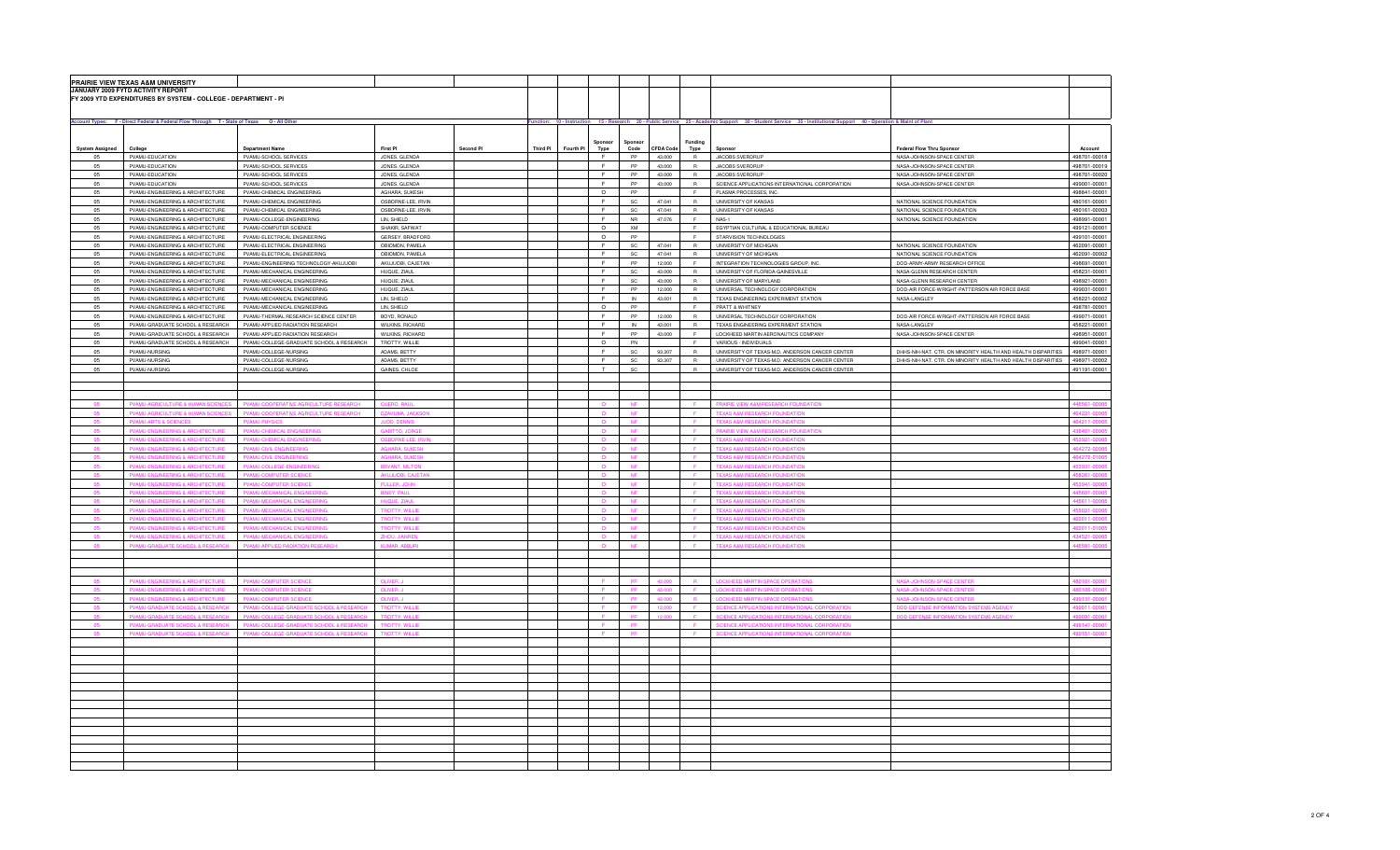|                                                                                                                                                                                |                      |                               |                              |                            |                    |                 |                    | THECB           | alance @ 08-           | <b>FYTD Net</b><br><b>FYTD Salar</b>   |                  | Fringe FYTD Travel         | <b>FYTD</b><br>ontract |  | <b>FYTD Othe</b><br>Direc | FYTD Direct FYTD Indired |                       | <b>FYTD Tota</b>      |                             | <b>Total IDC</b>                                      |
|--------------------------------------------------------------------------------------------------------------------------------------------------------------------------------|----------------------|-------------------------------|------------------------------|----------------------------|--------------------|-----------------|--------------------|-----------------|------------------------|----------------------------------------|------------------|----------------------------|------------------------|--|---------------------------|--------------------------|-----------------------|-----------------------|-----------------------------|-------------------------------------------------------|
| <b>Account Title</b>                                                                                                                                                           | <b>Start Date</b>    |                               | End Date Off Campus IDC Base |                            | <b>IDC Rate</b>    | Type            | <b>LOC Group</b>   | Code            | $31 - 08$              | Funding<br>Expen                       | Expense          | <b>Expens</b>              | Expe                   |  | <b>Expens</b>             | Expense                  | Expens                | Expen                 | Available                   | <b>IDC To TAMU IDC To PVAMU</b><br><b>Distributed</b> |
|                                                                                                                                                                                | 09/16/05             |                               |                              |                            | 58.00%             | 15              | <b>AID</b>         | 1A              | 3.106.598.48           |                                        | .254.84          |                            | 51.086.65              |  | 342.854.71                | 412.377.43               |                       |                       |                             |                                                       |
| INTERVENTIONS PROPOSED TO THE NATIONAL SHEEP AND GOAT IMPROVEMENT PROGRAM OF ETHIOPI/<br>INTERVENTIONS PROPOSED TO THE NATIONAL SHEEP AND GOAT IMPROVEMENT PROGRAM OF ETHIOPI/ | 09/22/05             | 09/15/10<br>09/21/10          | N                            | SAL/WAG<br><b>NONE</b>     | 0.00%              | 15              | AID.               | $1\Delta$       | (256,445.00            | 0.00<br>10,087.20<br>0.00<br>0.00      | 0.00             | 7,094.03<br>0.0            | 0.00                   |  | n nn                      | n nr                     | 7,020.71<br>0.00      | 419,398.14<br>0.00    | 2,687,200.34<br>(256,445.00 | (7,020.71)<br>(7,020.71)<br>0.00                      |
| EXPANDING INTERNATIONAL BUSINESS PROGRAMS ON A HISTORICALLY BLACK CAMPUS                                                                                                       | 07/01/06             | 06/30/09                      |                              | <b>MTDC</b>                | 8.00%              | 15              | DED                | 1B              | 34.261.44              | 0.00<br>0.00                           | 0.00             | 572.45                     | 0.00                   |  | 17,993.57                 | 18.566.02                | 1.485.29              | 20,051.3              | 14 210 13                   | (1,485.29)<br>(1,485.29)                              |
| BUILDING INTERNATIONAL BUSINESS PROGRAMS ON A HISTORICALLY BLACK CAMPUS                                                                                                        |                      | 07/01/04 06/30/07             | N                            | <b>MTDC</b>                | 8.00%              | 15              | DED                | 1B              | 72.27                  | 0.00<br>0.00                           | 0.00             | 0.00                       | 0.00                   |  | 0.00                      | 0.00                     | 0.00                  | 0.00                  | 72.27                       | 0.00                                                  |
| B1-TEACH: ALTERNATIVE CERTIFICATION PROGRAM MODEL                                                                                                                              |                      | 10/01/06 09/30/08             | Y                            | MANUAL                     | $0.00\%$           | 15              | DED                | 1B              | 515.15                 | (515.15)<br>0.00                       | 0.00             | 0.00                       | 0.00                   |  | 0.00                      | 0.00                     | 0.00                  | 0.00                  | 0.00                        | 0.00                                                  |
| IMPROVED STATIC TEST PREDICTION OF ACID GENERATION POTENTIAL: A SURFACE ANALYSIS APPROACH                                                                                      | 09/29/06             | 12/31/08                      | N                            | SAL WAGE                   | 58.00%             | 15              | DOI-PV             | <b>1A</b>       | 15 798 51              | 0.00<br>3 168 87                       | 490.56           | 2.058.45                   | 0.00                   |  | 320.00                    | 6.037.88                 | 6.276.10              | 12.313.98             | 3 4 8 4 5 3                 | (6.276, 10)<br>(6.276.10)                             |
| STUDY OF ROTAMAK PLASMAS                                                                                                                                                       | 07/15/04             | 12/14/11                      | N.                           | SAI / WAGE                 | 58.00%             | 15              | FCD.               | 1 A             | 229 629 13             | 0.00<br>79 771 39                      | 5.928.65         | 5.011.21                   | 0.00                   |  | 3.670.44                  | 104 381 69               | 46 267 40             | 150,649.09            | 78.980.04                   | (46.267.40)<br>(46.267.40)                            |
| STUDY OF ROTAMAK PLASMAS                                                                                                                                                       | 07/15/04             | 12/14/11                      | N                            | <b>MTDC</b>                | 43.50%             | 15              | ECD                | 1A              | 0.00                   | 272.119.00<br>0.00                     | 0.00             | 0.00                       | 0.00                   |  | 0.00                      | 0.00                     | 0.00                  | 0.00                  | 272.119.00                  | 0.00                                                  |
| THE INSTITUTE FOR HIGH HEAT FLUX REMOVAL                                                                                                                                       | 09/15/97             | 01/31/09                      |                              | <b>SAL/WAGE</b>            | 58.00%             | 15              | ECD                | 1A              | 139.005.84             | 0.00<br>28.244.00                      | 4.559.24         | 0.00                       | 0.00                   |  | 3.088.59                  | 35.891.83                | 16.381.52             | 52.273.35             | 86.732.49                   | (16.381.52)<br>(16.381.52)                            |
| NONSEPARABLE MULTIVARIATE MULTIWAVELETS AND THEIR APPLICATIONS TO SIGNAL AND IMAGE PROCESSING<br>FURTHER DEVELOPMENT OF PVAMU SPACE SCIENCE PROGRAM                            | 07/01/05<br>08/01/05 | 06/30/09<br>07/31/08          | N                            | SAL/WAGE<br>SAI / WAGE     | 58.00%<br>58.00%   | 15<br>15        | GFA<br>GFA         | 1A<br>1 A       | 77,484.22              | 0.00<br>8,756.51<br>0.00               | 2.117.77<br>0.00 | 1,054.22                   | 0.00<br>0.00           |  | 910.19                    | 12,838.69<br>0.00        | 5,078.78<br>0.00      | 17.917.47<br>0.00     | 59,566.75<br>0.00           | (5,078.78)<br>(5,078.78)<br>0.00                      |
| THE ARO CENTER OF BATTLEFIELD LOS/BLOS LETHALITY RESEARCH                                                                                                                      | 10/01/04             | 09/30/09                      | N                            | SAL WAGE                   | 58.00%             | 15              | <b>GFA</b>         | 1A              | 3.67<br>467 864 41     | (3.67)<br>0.00<br>84 965 05            |                  | 0.00<br>$0.15163$ 8.118.12 | 0.00                   |  | 0.00<br>2.957.94          | 106 192 74               | 49 279 72             | 155 472 46            | 312.391.95                  | $(49.279.72)$ $(49.279.72)$                           |
| RESEARCH & EDUCATION IN ROBUST PAMPWM DIGITAL CONTROLLER DESIGN                                                                                                                | 10/01/06             | 09/30/09                      | N                            | SAL/WAGE                   | 58.00%             | 15              | GFA                | 1 A             | 200,380.47             | 0.00<br>19,209.27                      | 2.846.09         | 2.801.23                   | 0.00                   |  | 5.259.95                  | 30.116.54                | 11.141.38             | 41.257.92             | 159.122.55                  | (11.141.38)<br>(11.141.38)                            |
| THE PROGRAM FOR RURAL AND MINORITY HEALTH DISPARITIES RESEARCH                                                                                                                 | 09/30/07             | 05/31/08                      | N                            | <b>MTDC</b>                | 43.50%             | 15              | <b>HHS</b>         | <b>1A</b>       | 31.513.32              | 0.00<br>0.00                           | 0.00             | 0.00                       | 0.00                   |  | 0.00                      | 0.00                     | 0.00                  | 0.00                  | 31.513.32                   | 0.00                                                  |
| BRIDGES TO THE DOCTORATE IN REPRODUCTIVE BIOLOGY                                                                                                                               |                      | 09/01/07 08/31/08             | N                            | <b>MTDC</b>                | 8.00%              | 15              | <b>HHS</b>         | 1B              | 77,919.54              | (78, 115.84)<br>0.00                   | (181.76)         | 0.00                       | 0.00                   |  | 0.00                      | (181.76)                 | (14.54)               | (196.30)              | 0.00                        | 14.54<br>14.54                                        |
| SUPPORT OF COMPETITIVE RESEARCH (SCORE) RESEARCH CONTINUANCE AWARD                                                                                                             | 01/01/09             | 12/31/12                      | N                            | <b>MTDC</b>                | 43.50%             | 15              | <b>HHS</b>         | <b>1A</b>       | 0.00                   | 107,625.00<br>0.00                     | 0.00             | 0.00                       | 0.00                   |  | 0.00                      | 0.00                     | 0.00                  | 0.00                  | 107,625.00                  | 0.00                                                  |
| BRIDGES TO THE DOCTORATE IN REPRODUCTIVE BIOLOGY.                                                                                                                              | 09/01/08             | 08/31/09                      | N                            | MTDC                       | 8.00%              | 15              | <b>HHS</b>         | 1B              | 0.00                   | 118.362.00<br>12.577.10                | 923.96           | 0.00                       | 0.00                   |  | 0.00                      | 13.501.06                | 1.080.08              | 14 581 14             | 103.780.86                  | (1.080.08)<br>(1.080.08)                              |
| THE PROGRAM FOR RURAL AND MINORITY HEALTH DISPARITIES RESEARCH                                                                                                                 | 06/12/08             | 05/31/09                      | N                            | <b>MTDC</b>                | 43.50%             | 15              | <b>HHS</b>         | <b>1A</b>       | 87.708.51              | 9.456.53<br>0.00                       | 200.90           | 4.276.49                   | 0.00                   |  | 625.00                    | 14.558.92                | 6,333.13              | 20.892.05             | 66.816.46                   | (6, 333.13)<br>1,331.52<br>(7.664.65)                 |
| THE ROLE OF INTERCHANGE IN GEOMAGNETIC ACTIVITY                                                                                                                                | 05/01/06             | 04/30/09                      |                              | <b>SAL/WAG</b>             | 58.00%             | 15              | <b>NAG</b>         | 1A              | 58,299.30              | 114,671.00<br>2.811.91                 | 7.03             | 0.00                       | 0.00                   |  | 0.00                      | 2.818.94                 | 1,630.91              | 4,449.85              | 168.520.45                  | (1,630.91)<br>(1,630.91)                              |
| STUDY OF BIRKELAND CURRENTS WITH ST5 MAGNETIC FIELD DATA                                                                                                                       | 06/06/06             | 06/05/08                      |                              | <b>SAL/WAG</b>             | 58.00%             | 15              | <b>NAG</b>         | 1A              | 10.77                  | (10.7)<br>0.00                         | 0.00             | 0.00                       | 0.00                   |  | 0.00                      | 0.00                     | 0.00                  | 0.0                   | 0.00                        | 0.00                                                  |
| MODEL CALCULATIONS OF THE RADIATION ENVIRONMENT AT MARS AND THE ASSESSMENT WITH THE DATA FROM THE MARTIAN RADIATION ENV. EXP                                                   | 01/01/04             | 12/31/07                      |                              | SAL/WAG                    | 58.00%             | 15              | <b>NAJ</b>         | 1A              | 1,222.0                | 0.00<br>0.00                           | 0.00             | 0.00                       | 0.00                   |  | 0.00                      | 0.00                     | 0.00                  | 0.00                  | 1,222.01                    | 0.00                                                  |
| RADIATION INTERUNIVERSITY SCIENCE AND ENGINEERING PROGRAM<br>OMSFRG MODEL APPLICATIONS                                                                                         | 06/01/07             | 12/31/08<br>09/01/07 08/31/09 | - N<br>N                     | MTDC<br>SALWAGE            | 43.50%<br>58.00%   | 15<br>15        | NA.I<br><b>NAJ</b> | 1B<br><b>1A</b> | 49 321 88<br>70.870.25 | 0.00<br>23.044.54<br>5.115.00<br>0.00  | 283981<br>14.36  | 5.307.04<br>0.00           | 0.00<br>0.00           |  | 1.590.37<br>0.00          | 32 781 76<br>5.129.36    | 14 260 07<br>2.966.70 | 47 041 83<br>8.096.06 | 2,280.05<br>62,774.19       | (14, 260.07)<br>(14.260.07)<br>(2.966.70)             |
| IGERT: NEW MATHEMATICAL TOOLS FOR NEXT GENERATION MATERIALS                                                                                                                    |                      | 06/01/06 05/31/09             |                              | <b>MTDC</b>                | 8.00%              | 15              | <b>NSF</b>         | <b>1A</b>       | 79.148.79              | 0.00<br>4.050.00                       | 319.97           | 0.00                       | 0.00                   |  | 0.00                      | 9.018.97                 | 349.59                | 9,368.56              | 69,780.23                   | (2,966.70)<br>(349.59)<br>(349.59)                    |
| REU SITE: RESEARCH EXPERIENCES FOR UNDERGRADUATES IN SUN-EARTH SPACE ENVIRONMENT AT PVAMU                                                                                      | 01/01/05             | 12/31/09                      | N                            | SAL/WAGE                   | 25.00%             | 15              | PVN                | 1B              | 147,827.43             | 111,944.00<br>44,348.23                | 10,588.40        | 1,336.45                   | 0.00                   |  | 450.00                    | 56,723.08                | 11,087.06             | 67,810.14             | 191,961.29                  | $(11,087.06)$ $(11,087.06)$                           |
| REU SITE: RESEARCH EXPERIENCES FOR UNDERGRADUATES IN SUN-EARTH SPACE ENVIRONMENT AT PVAMU                                                                                      | 01/01/05             | 12/31/09                      | Y                            | <b>NONE</b>                | 0.00%              | 15              | PVN                | 1B              | 43,215.83              | 20,034.56<br>0.00                      | 4,290.08         | 0.00                       | 0.00                   |  | 0.00                      | 24,324.64                | 0.00                  | 24,324.64             | 18,891.19                   | 0.00                                                  |
| COLLEGE OF ENGINEERING SCHOLARS PROGRAM                                                                                                                                        |                      | 09/01/03 08/31/08             | N                            | NONE                       | 0.00%              | 15              | PVN                | 1B              | 6.07                   | (6.07)<br>0.00                         | 0.00             | 0.00                       | 0.00                   |  | 0.00                      | 0.00                     | 0.00                  | 0.00                  | 0.00                        | 0.00                                                  |
| COLLEGE OF ENGINEERING SCHOLARS PROGRAM                                                                                                                                        | 09/01/03             | 08/31/08                      | N                            | <b>NONE</b>                | $0.00\%$           | 15              | PVN                | 1B              | 971.92                 | (971.92)<br>0.00                       | 0.00             | 0.00                       | 0.00                   |  | 0.00                      | 0.00                     | 0.00                  | 0.00                  | 0.00                        | 0.00                                                  |
| FOOD SYSTEMS MANAGEMENT: A COMPUTER INTERACTIVE APPROACH                                                                                                                       | 09/15/03             | 09/14/08                      |                              | TDC                        | 23.46%             | 15              | PVU                | 1B              | 20.478.89              | 0,740.88)<br>0.00                      | 0.00             | 0.00                       | 0.00                   |  | 7.887.58                  | 7.887.58                 | .850.43               | 9,738.0               | 0.00                        | 1.850.43<br>(1.850.43)                                |
| STUDENT ENHANCEMENT & PREPARATION                                                                                                                                              | 09/01/07             | 08/31/10                      | N.                           | TDC.                       | 26,00%             | 10 <sup>1</sup> | PVII               | 1B              | 136 347 96             | 0.00<br>0.00                           | 0.00             | 0.00                       | 0.00                   |  | 818.62                    | 818.62                   | 212.84                | 1.031.46              | 135 316 50                  | (212.84)<br>(212.84)                                  |
| BUILDING AN ACADEMIC PATHWAY TOWARDS A DOCTORAL DEGREE PROGRAM IN THE AGRICULTURAL SCIENCES                                                                                    | 09/01/07             | 08/31/10                      | N                            | <b>MTDC</b>                | 26.00%             | 10<br>15        | PVU                | 1B              | 89,806.32              | 0.00<br>0.00                           | 0.00             | 356.01                     | 0.00                   |  | 820.00                    | 1.176.01                 | 305.76                | 1.481.7               | 88,324.55                   | (305, 76)<br>(305.76)                                 |
| MARKETING AGRICULTURAL PRODUCTS THROUGH INFORMATION TECHNOLOGY<br>GERMPLASM PRESERVATION: INCREASING CAPACITY FOR AI AND EMBRYO TRANSFER PROCEDURES                            | 09/01/06             | 08/31/09<br>09/15/05 09/14/08 | N<br>N                       | TDC<br><b>NONE</b>         | 25.00%<br>$0.00\%$ | 15              | PVU<br>PVU         | 1B<br><b>1A</b> | 293.161.43<br>202.96   | 0.00<br>0.00<br>(366.29)<br>0.00       | 0.00<br>0.00     | 4,009.84<br>(163.33)       | 0.00<br>0.00           |  | 0.00<br>0.00              | 4,009.84<br>(163.33)     | 1,002.47<br>0.00      | 5,012.31<br>(163.33)  | 288.149.12<br>0.00          | (1,002.47)<br>(1.002.47)<br>0.00                      |
| DEVELOPMENT OF CENTER FOR BIODEGRADABLE POLYMER SYSTEMS                                                                                                                        | 09/01/04             | 08/31/08                      | N                            | TDC                        | 23.98%             | 15              | PVU                | <b>1A</b>       | 958.47                 | 0.00<br>0.00                           | 0.00             | 0.00                       | 0.00                   |  | 278.91                    | 278.91                   | 66.88                 | 345.79                | 612.68                      | (66.88)<br>(66.88)                                    |
| FARM IT - OUTREACH EDUCATION FOR SMALL AND SOCIALLY DISADVANTAGED FARMERS IN TEXAS                                                                                             | 09/15/04             | 09/14/08                      | N                            | TDC.                       | 25.00%             | 15              | PVII               | <b>1A</b>       | 36.16                  | (0.32)<br>0.00                         | 0.00             | 28.67                      | 0.00                   |  | 0.00                      | 28.67                    | 7.17                  | 35.84                 | 0.00                        | (7.17)<br>(7.17)                                      |
| IMPROVING ARTIFICIAL INSEMINATION (AI) AND EMBRYO TRANSFER TECHNIQUES IN GOATS                                                                                                 | 09/15/06             | 09/14/09                      | N                            | <b>NONE</b>                | 0.00%              | 15              | <b>PVU</b>         | 1A              | 15.348.29              | 0.00<br>0.00                           | 0.00             | 5.040.63                   | 0.00                   |  | 148.03                    | 5.188.66                 | 0.00                  | 5.188.66              | 10.159.63                   | 0.00                                                  |
| ENHANCING CLASSROOM INSTRUCTION THROUGH COOPERATIVE LEARNING EXPERIENCES                                                                                                       | 09/01/07             | 08/31/10                      | N                            | <b>TDC</b>                 | 26.00%             | 10              | PVU                | 1B              | 92.988.82              | 0.00<br>0.00                           | 0.00             | 1.365.80                   | 0.00                   |  | 6,416.86                  | 7.782.66                 | 2.023.50              | 9,806.16              | 83.182.66                   | (2,023.50)<br>(2.023.50)                              |
| UTILIZATION, CHARACTERIZATION, AND PRESERVATION OF GOAT GENETIC RESOURCES II                                                                                                   | 09/15/05             | 09/14/10                      |                              | <b>SAL/WAGE</b>            | 58.00%             | 15              | PVU                | 1A              | 174,404.05             | 0.00<br>0.00                           | 0.00             | 0.00                       | 0.00                   |  | 3.691.86                  | 3.691.86                 | 0.00                  | 3.691.86              | 170.712.19                  | 0.00                                                  |
| BIO ENVIRONMENTAL GEOGRAPHIC INFORMATION SYSTEM PHASE II                                                                                                                       | 09/15/03             | 09/14/08                      |                              | SAL/WAGE                   | 58.00%             | 15              | PVU                | 1B              | 19,699.59              | 0.00<br>0.00                           | 0.00             | 0.00                       | 0.00                   |  | 2,128.60                  | 2,128.60                 | 0.00                  | 2,128.60              | 17,570.99                   | 0.00                                                  |
| BUILDING CAPACITY IN FOOD SCIENCE STUDIES AT PVAMU                                                                                                                             | 09/01/06             | 08/31/09                      | N                            | TDC                        | 25.00%             | 15              | PVU                | 1 A             | 289,606.23             | 0.00<br>0.00                           | 0.00             | 0.00                       | 0.00                   |  | 0.00                      | 0.00                     | 0.00                  | 0.00                  | 289,606.23                  | 0.00                                                  |
| LIPGRADING AND FOLLIPPING ANIMAL SCIENCE INSTRUCTIONAL LABATORY                                                                                                                | 09/01/08             | 08/31/10                      | N                            | TDC.                       | 25.00%             | 15              | PVII               | 1 A             | 0.00                   | 199,996.00<br>0.00                     | 0.00             | 0.00                       | 0.00                   |  | 0.00                      | 0.00                     | 0.00                  | 0.00                  | 199,996.00                  | 0.00                                                  |
| RISK MANAGEMENT EDUCATION FOR SMALL SCALE, MINORITY AND OTHER SOCIALLY DISADVANTAGED<br>MINI SOCIETY TEACHER WORKSHOPS                                                         | 08/31/07             | 09/30/09<br>12/31/07          | N<br>N                       | <b>TDC</b><br><b>NONE</b>  | 10.00%<br>0.00%    | 10<br>15        |                    | 1B<br>1B        | 56.604.23<br>89.12     | 0.00<br>0.00<br>0.00<br>0.00           | 0.00<br>0.00     | 7,700.08<br>0.00           | 0.00<br>0.00           |  | 936.59<br>0.00            | 8,636.67<br>0.00         | 863.66<br>0.00        | 9.500.33<br>0.00      | 47,103.90<br>89.12          | (863, 66)<br>(863.66)<br>0.00                         |
| STUDY OF BIOENERGETICS OF AUTOTROPHIC BACTERIA IN RELATION TO THEIR GROWTH & METABOLIC NETWORKS, USING ELECTRO-CHEMICAL                                                        | 05/22/07<br>07/01/06 | 06/30/09                      | N                            | SAL/WAGE                   | 58.00%             | 15              |                    | <b>1A</b>       | 75,578.49              | 229,880.95<br>10,834.32                |                  | 2,205.88 6,791.20          | 0.00                   |  | 31,588.64                 | 91,440.01                | 6,283.90              | 97,723.9              |                             | (6, 283.90)<br>(6, 283.90)                            |
| STUDY OF BIOENERGETICS OF AUTOTROPHIC BACTERIA IN RELATION TO THEIR GROWTH & METABOLIC NETWORKS, USING ELECTRO-CHEMICAL                                                        | 07/01/06             | 06/30/09                      | N                            | <b>MTDC</b>                | 43.50%             | 15              |                    | <b>1A</b>       | 29,837.71              | 6,059.05<br>0.00                       |                  | 0.00 11,392.60             | 0.00                   |  | 13,622.56                 | 25,015.16                | 10,881.60             | 35,896.76             | 207,735.53<br>0.00          | (10, 881.60)<br>(10,881.60)                           |
| BRIDGING THE GAP: (JONES/REGISFORD)                                                                                                                                            |                      | 09/30/03 08/31/07             | N                            | COMPLETE                   | 58.00%             | 15              |                    | 1 A             | 18 380 40              | 0.00<br>0.00                           | 0.00             | 0.00                       | 0.00                   |  | 0.00                      | 0.00                     | 0.00                  | 0.00                  | 18.380.40                   | 0.00                                                  |
| PVAMU/BAYLOR COLLEGE OF MEDICINE SMART SUMMER UNDERGRADUATE PROSTRATE CANCER RESEARCH PROJECE                                                                                  | 03/15/06             | 03/14/08                      | N                            | <b>NONE</b>                | 0.00%              | 15              |                    | 1B              | (116.13)               | 324.75<br>0.00                         | 0.00             | 0.00                       | 0.00                   |  | 0.00                      | 0.00                     | 0.00                  | 0.00                  | 208.62                      | 0.00                                                  |
| THE AMERICAN SOCIETY OF CELL BIOLOGY MINORITIES AFFAIS COMMITTEE                                                                                                               | 09/01/07             | 12/31/08                      |                              | NONE                       | $0.00\%$           |                 |                    | 1B              | 759.21                 | 0.00<br>0.00                           | 0.00             | 134.60                     | 0.00                   |  | 561.74                    | 696.34                   | 0.00                  | 696.34                | 62.87                       | 0.00                                                  |
| A STUDY OF SEDIMENT COMPOSITION AND ITS EFFECTS ON HAZARDOUS METAL ION SORPTION                                                                                                | 09/30/02             | 10/31/08                      |                              | AL/WAGE                    | 58.00%             | 15              |                    | <b>1A</b>       | 3,025.09               | 0.00<br>0.00                           | 0.00             | 0.00                       | 0.00                   |  | 398.83                    | 398.83                   | 0.00                  | 398.83                | 2,626.26                    | 0.00                                                  |
| CENTER FOR ENVIRONMENTALLY BENEFICIAL CATALYS                                                                                                                                  | 09/01/04             | 01/31/09                      |                              | SAL/WAG                    | 58.00%             | 15              |                    | 1 A             | 10.716.00              | 1,255.14<br>,200.00                    | 3.00             | 0.00                       | 0.00                   |  | 250874                    | 371174                   | 0.00                  | 3 711 74              | 5.749.12                    | 0.00                                                  |
| ESTABLISHING A NEW SMALL BUSINESS DEVELOPMENT SUB-CENTER FOR WALLER COUNTY, TEXAS                                                                                              | 10/01/04             | 09/30/05                      | N                            | NONE                       | 0.00%              | 15              |                    | 1B              | 1.348.42               | 0.00<br>0.00                           | 0.00 l           | 0.00                       | 0.00                   |  | 0.00                      | 0.00                     | 0.00                  | 0.00                  | 1.348.42                    | 0.00                                                  |
| PROGRAM INCOME - U OF H SMALL BUSINESS DEVELOPMENT CENTER                                                                                                                      |                      | 10/01/04 09/30/05             | N                            | NONE                       | 0.00%              | 15<br>15        |                    | 1A<br>1B        | 1,508.39               | 0.00<br>0.00                           | 0.00             | 0.00                       | 0.00<br>0.00           |  | 0.00                      | 0.00                     | 0.00                  | 0.00                  | 1.508.39                    | 0.00                                                  |
| STUDENT INTERN RATES FOR JACOBS<br>STUDENT INTERN RATES FOR JACOB                                                                                                              | 02/05/07<br>05/01/07 | 01/18/08<br>01/18/08          | $\vee$                       | <b>MTDC</b><br><b>MTDC</b> | 26.00%<br>26.00%   | 15              |                    | 1B              | 3,678.21<br>4,425.84   | 0.00<br>0.00<br>0.00<br>0.00           | 0.00<br>0.00     | 0.00<br>0.00               | 0.00                   |  | 0.00<br>0.00              | 0.00<br>0.00             | 0.00<br>0.00          | 0.00<br>0.00          | 3,678.21<br>4,425.84        | 0.00<br>0.00                                          |
| STUDENT INTERN RATES FOR JACOBS                                                                                                                                                | 05/01/07             | 08/22/08                      |                              | <b>MTDC</b>                | 26.00%             | 15              |                    | 1B              | 31,964.18              | 0.00<br>0.00                           | 0.00             | 0.00                       | 0.00                   |  | 0.00                      | 0.00                     | 0.00                  | 0.00                  | 31.964.18                   | 0.00                                                  |
| STUDENT INTERN BATES FOR JACORS                                                                                                                                                | 05/01/07             | 01/16/09                      |                              | MTDC                       | 26.00%             | 15              |                    | 1B              | 14.731.06              | 2,800.00<br>756.00                     | 1.89             | 0.00                       | 0.00                   |  | 790.40                    | 1.548.29                 | 402.55                | 1,950.84              | 15.580.22                   | (402.55)<br>(402.55)                                  |
| STUDENT INTERN RATES FOR JACOBS                                                                                                                                                | 12/03/08             | 01/16/09                      |                              | <b>MTDC</b>                | 26.00%             | 15              |                    | 1B              | 11.526.25              | 25.840.00<br>14.742.00                 | 36.86            | 0.00                       | 0.00                   |  | 0.00                      | 14.778.86                | 3.842.51              | 18.621.37             | 18,744.88                   | (3.842.51)<br>(3.842.51)                              |
| STUDENT INTERN RATES FOR JACOB                                                                                                                                                 | 05/01/07             | 01/18/08                      |                              | <b>MTDC</b>                | 26.00%             | 15              |                    | 1B              | 11.530.20              | 2,800.00<br>0.00                       | 0.00             | 0.00                       | 0.00                   |  | 0.00                      | 0.00                     | 0.00                  | 0.00                  | 14,330.20                   | 0.00                                                  |
| STUDENT INTERN BATES FOR JACOBS                                                                                                                                                | 05/01/07             | 01/18/08                      |                              | MTDC                       | 26,00%             | 15              |                    | 1B              | 6.073.95               | 0.00<br>0.00                           | 0.00             | 0.00                       | 0.00                   |  | 0.00                      | 0.00                     | 0.00                  | 0.00                  | 6.073.95                    | 0.00                                                  |
| STUDENT INTERN RATES FOR JACOBS                                                                                                                                                | 05/01/07             | 01/18/08                      |                              | <b>MTDC</b>                | 26.00%             | 15              |                    | 1B              | 1.864.31               | 0.00<br>0.00                           | 0.00             | 0.00                       | 0.00                   |  | 0.00                      | n nn                     | 0.00                  | 0.00                  | 1.864.31                    | 0.00                                                  |
| STUDENT INTERN RATES FOR JACOBS                                                                                                                                                | 06/04/07             | 01/18/08                      |                              | <b>MTDC</b>                | 26.00%             | 15              |                    | 1B              | 4.679.33               | 0.00<br>0.00                           | 0.00             | 0.00                       | 0.00                   |  | 0.00                      | 0.00                     | 0.00                  | 0.00                  | 4,679.33                    | 0.00                                                  |
| STUDENT INTERN RATES FOR JACOBS                                                                                                                                                | 12/17/07             | 06/04/07 01/18/08             | $\vee$                       | <b>MTDC</b>                | 26.00%             | 15              |                    | 1B              | 7,463.02               | 0.00<br>0.00                           | 0.00             | 0.00                       | 0.00                   |  | 0.00                      | 0.00                     | 0.00                  | 0.00                  | 7.463.02                    | 0.00                                                  |
| STUDENT INTERN RATES FOR JACOB<br>STUDENT INTERN BATES FOR JACOB                                                                                                               | 10/01/07             | 08/15/08<br>12/31/08          | $\vee$                       | <b>MTDC</b><br>MTDC        | 26.00%<br>26,00%   | 15<br>15        |                    | 1B<br>1B        | 28,749.32<br>765.42    | 0.00<br>0.00<br>25 840 00<br>13.398.00 | 0.00<br>34.56    | 0.00<br>0.00               | 0.00<br>0.00           |  | 0.00<br>0.00              | 0.00<br>13.432.56        | 0.00<br>3 492 47      | 0.00<br>16 925 03     | 28,749.32<br>9.680.39       | 0.00<br>(3.492.47)<br>(3.492.47)                      |
| STUDENT INTERN RATES FOR JACOBS                                                                                                                                                | 10/01/07             | 12/31/08                      |                              | <b>MTDC</b>                | 26.00%             | 15              |                    | 1B              | 765.42                 | 25.840.00<br>13,398.00                 | 34.56            | 0.00                       | 0.00                   |  | 763.60                    | 14.196.16                | 3.691.01              | 17.887.17             | 8.718.25                    | (3.691.01)<br>(3.691.01)                              |
| STUDENT INTERN RATES FOR JACOBS                                                                                                                                                | 10/01/07             | 08/22/08                      |                              | <b>MTDC</b>                | 26.00%             | 15              |                    | 1B              | 19,252.80              | 0.00<br>0.00                           | 0.00             | 0.00                       | 0.00                   |  | 0.00                      | 0.00                     | 0.00                  | 0.00                  | 19,252.80                   | 0.00                                                  |
| STUDENT INTERN RATES FOR JACOBS                                                                                                                                                | 10/01/07             | 08/14/08                      |                              | <b>MTDC</b>                | 26.00%             | 15              |                    | 1B              | 2.362.83               | 0.00<br>0.00                           | 0.00             | 0.00                       | 0.00                   |  | 1.315.60                  | 1.315.60                 | 342.06                | 1.657.66              | 705.17                      | (342.06)<br>(342.06)                                  |
| STUDENT INTERN RATES FOR JACOB                                                                                                                                                 | 10/01/07             | 08/14/08                      |                              | <b>MTDC</b>                | 26.00%             |                 |                    | 1B              | 2,468.98               | 1,375.20<br>0.00                       | 0.00             | 0.00                       | 0.00                   |  | 0.00                      | 0.00                     | 0.00                  | 0.00                  | 3,844.18                    | 0.00                                                  |
| STUDENT INTERN RATES FOR JACOBS                                                                                                                                                | 10/01/07             | 05/16/09                      | $\vee$                       | <b>MTDC</b>                | 26,00%             | 15              |                    | 1B              | 9 9 5 7 1 3            | 25.200.00<br>2.205.00                  | 5.52             | 0.00                       | 0.00                   |  | 887.23                    | 3.097.75                 | 805 41                | 3 903 16              | 31.253.97                   | (805.41)<br>(805.41)                                  |